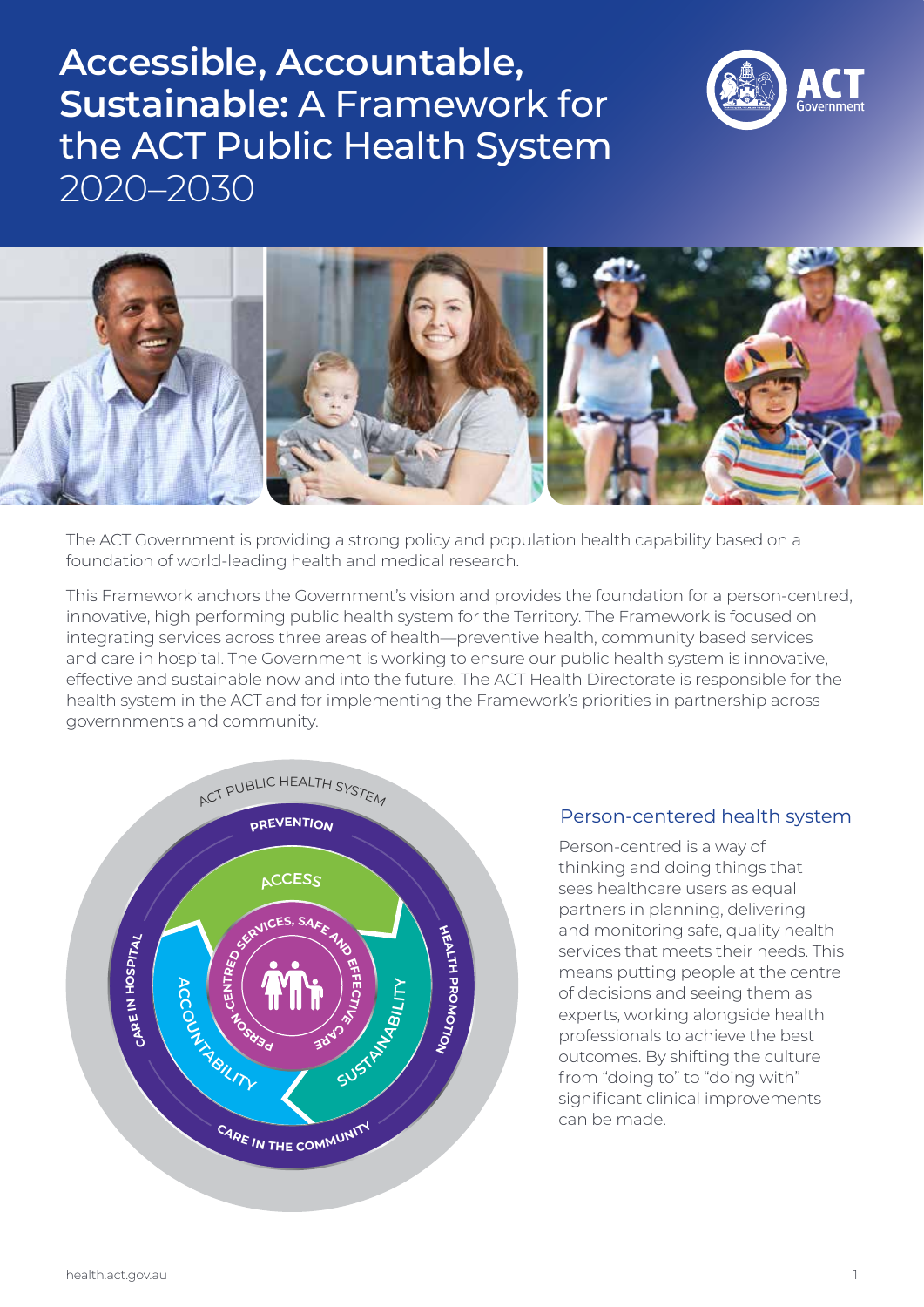## Services across our health system



### Healthy Canberra

We want people to live healthy and active lives and stay well and productive. Through the *Healthy Canberra: ACT Preventive Health Plan 2020–2025*, we are focusing on addressing the risk factors for chronic conditions and supporting Canberrans to make healthy and active living a way of life.

We are identifying prevention opportunities in health settings across the service spectrum to keep people healthier. We are also working

to ensure that people can access the right services where and when they need them. This includes investing in more Walk-In Centres to support people accessing care outside the hospital setting and expanding Hospital in the Home services. We will continue to explore opportunities for care to be provided closer to home whilst also ensuring that people are able to access care in the hospital when they need it.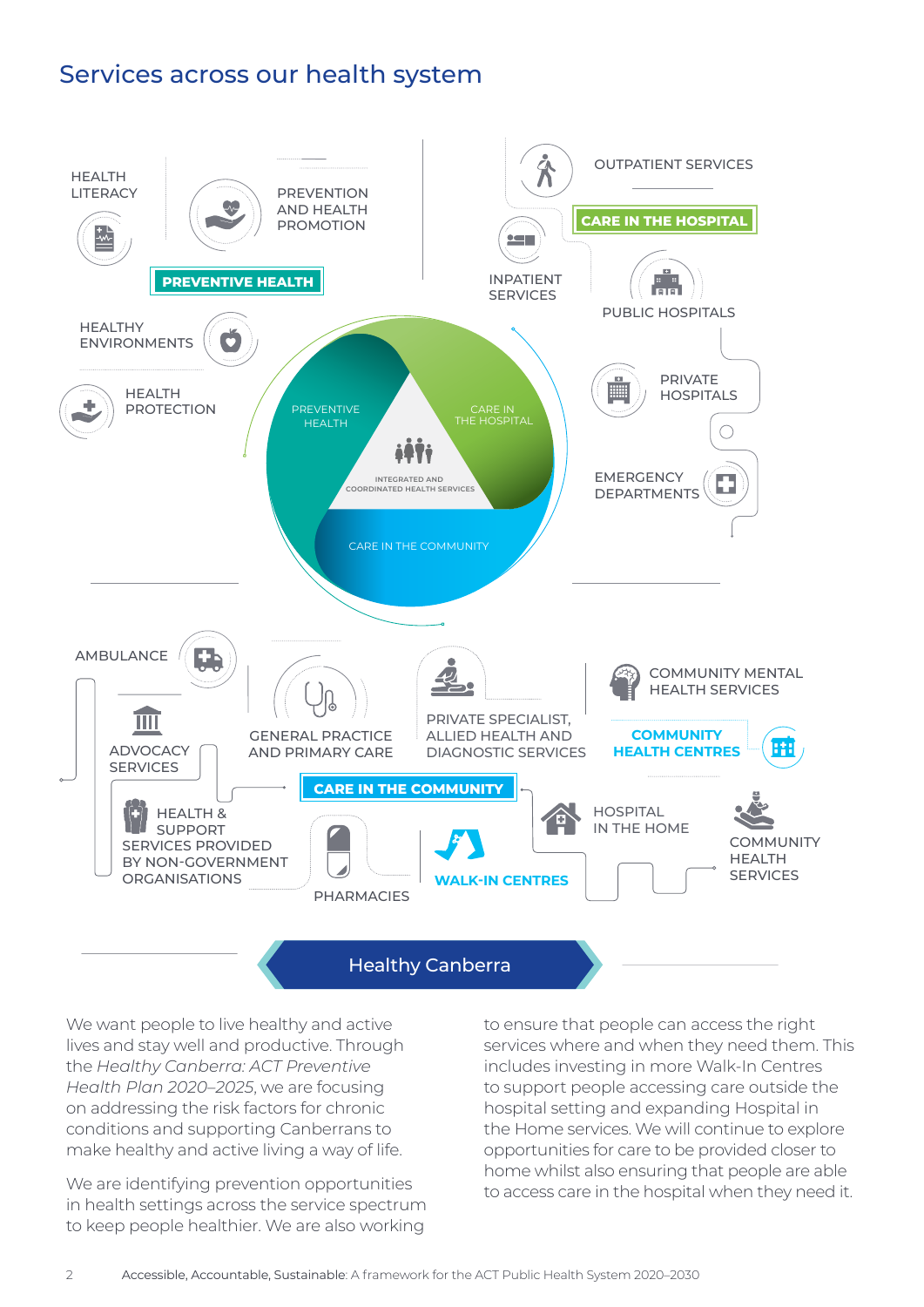# Priority population groups

Whilst the ACT community generally experiences good health, some population groups are at increased risk of poor health as a result of a range of socio-demographic factors and pre-existing conditions. Facilitating access for the following population groups has been identified as a priority and we will continue working to provide better and easier access to services for these groups.

- Aboriginal and Torres Strait Islander peoples
- Children and young people
- Families with complex needs
- People with chronic conditions including mental illness
- People with disability
- LGBTIQ community
- Culturally and linguistically diverse peoples
- Older people
- Carers

## Strategic priorities

In planning for the future, a set of strategic goals and key strategies has been developed to guide the development of new services and redesign of existing services. The ACT Government is investing in programs and services across the ACT public health system to deliver on these strategies.

| HIGH PERFORMING AND SAFE HEALTH SYSTEM                                                                                          |                                                                                                                                           |                                                                                                                                      |  |
|---------------------------------------------------------------------------------------------------------------------------------|-------------------------------------------------------------------------------------------------------------------------------------------|--------------------------------------------------------------------------------------------------------------------------------------|--|
| PERSON-CENTRED SERVICES; SAFE AND EFFECTIVE CARE                                                                                |                                                                                                                                           |                                                                                                                                      |  |
| <b>Strategic Goal 1:</b><br><b>ACCESS</b>                                                                                       | <b>Strategic Goal 2:</b><br><b>ACCOUNTABILITY</b>                                                                                         | <b>Strategic Goal 3:</b><br><b>SUSTAINABILITY</b>                                                                                    |  |
| Providing the right service, at<br>the right time, in the right place,<br>by the right team-every time                          | Robust and transparent<br>decision making that supports<br>the health system                                                              | Strategic investment to<br>support health services<br>now and into the future                                                        |  |
| <b>Key strategies</b>                                                                                                           | <b>Key strategies</b>                                                                                                                     | <b>Key strategies</b>                                                                                                                |  |
| · Territory-wide Health<br>Service Plan<br>· Infrastructure Planning<br>· Regional Mental Health and<br>Suicide Prevention Plan | · ACT Health Workforce Strategy<br>· ACT Health Quality Strategy<br>2018-2028<br>· Performance, Reporting and<br>Data Management Strategy | · Research Strategy<br>· Healthy Canberra:<br><b>ACT Preventive Health Plan</b><br>2020-2025<br>Digital Health Strategy<br>2019-2029 |  |

### Strategic partnerships

The ACT Government recognises the impact of a wide range of social factors on the health and wellbeing of individuals and communities. The ACT Health Directorate and Canberra Health Services will continue to work with critical delivery partners, including ACT and Commonwealth agencies, Calvary Public Hospital Bruce, the Capital Health Network, consumers, carers, non-government organisations, professional bodies and education and research institutions to continue to improve services and support better health outcomes.